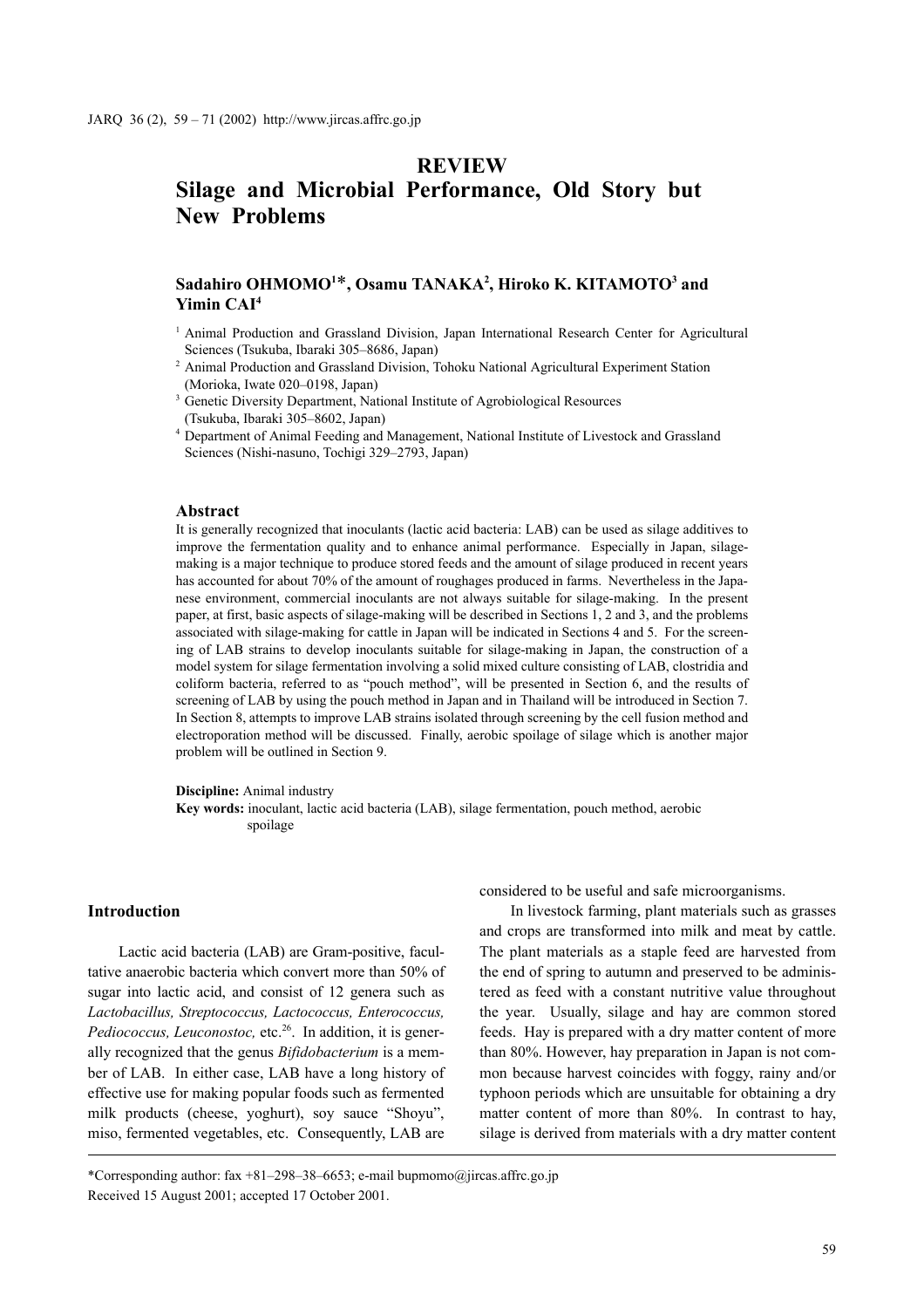of 30–40%, which can be easily produced under the Japanese climatic conditions. For that reason, silage-making is a widespread technique for stored feed production in Japan. Presently in Japan, silage-making is a major technique to raise cattle and can not be considered without the performance of LAB. Namely, silage is produced through the process of natural lactic acid fermentation by LAB.

Essentially, the optimum method to raise cattle is grazing that does not compete with humans for food, and we have a long history of cattle grazing. To increase the productivity and the efficiency of production, however, intensive raising and feeding of a large amount of concentrates, instead of grazing, have been widely applied in the last two decades. In more recent years, the development of labor-saving and energy-saving methods as well as low-cost input in livestock industry and dairy farming has been promoted. Thus, there is a growing tendency for the production of roughages in farms and of high quality silage production. From the viewpoints of low cost, high quality and stable production of forage, silagemaking is becoming an increasingly important technique in Japan.

Therefore, we describe the basic aspects of silagemaking and the problems which have recently arisen in relation to the Japanese environment. In addition, we indicate a future tendency of silage inoculants throughout the introduction of recent results for screening of LAB.

#### **1. What is silage ?**

Silage is a kind of stored forage for the winter season in cold and temperate zones. The method of producing silage, ensiling, developed in Europe in the middle of the 19th century originated from a technique depicted in an ancient Egyptian mural. The method was introduced into Japan about 100 years ago and became widespread about 70 years ago along with the encouragement of agriculture coupled with cattle raising. Ensiling is an important technique not only for the winter season in cold and temperate zones but also for the dry season in the tropical zone to make good use of plant materials (sometimes produced in excess) with the highest nutritive value. It is based on natural fermentation whereby LAB ferment sugars to mainly lactic acid under anaerobic environments. The fermentation is performed under anaerobic conditions in a container which is called silo. In such an environment, natural lactic acid fermentation by LAB generates an acidic environment. Namely, with the maintenance of an anaerobic and acidic (about pH 4) environment, silages can be preserved over long periods of time without spoilage<sup>13</sup>. Homo-fermentative lactobacilli are the main LAB used for good quality silage. Particularly, *Lactobacillus plantarum* is recognized as the major microorganism in silage fermentation. Lactococci also contribute to the creation of an acidic environment at the early stage of silage fermentation and lactobacilli become predominant microorganisms for the generation of an acidic environment.

The presence of a tower type construction (silo) near a cowshed is a typical symbol of dairy farms engaged in silage-making. The tower-type silo, which is made of steel with a capacity of about 100–400 t, was introduced from the USA into mainly Hokkaido, Japan, in about 1970, because Hokkaido is the main region of large-scale dairy farming in Japan. However in recent years, many farmers have discontinued the use of tower-type silos because the maintenance of an air-tight structure, the equipment required for taking out silage, etc. are expensive. Presently in Japan, most of the tower-type silos are symbolic relics and some of them were reconstructed as restaurants for the tourists, warehouses, etc. Recently, silos in Japan have become horizontal structures appearing like trenches, bunkers and stacks. The cost to produce silage in these silos and to maintain them is lower than that of the tower-type silos. Furthermore, the roll bale wrapping (RBW) system for silage-making was also introduced into Japan in 1985. In the RBW system, plant materials which are harvested at the time when the nutrient level is highest and which are subsequently dried (dry matter content 40–50%) are arranged in a short column and wrapped with a plastic film. This system can be easily operated by one person, which reduces the manpower cost. Therefore, this system has rapidly become widespread in Japan. One roll of silage made by the RBW system weighs about 1 t and is sufficient to feed 50 head of cattle in one day. However, the fermentation quality of the silage produced by this system is sometimes inadequate due to the wrapping film used to maintain an air-tight environment. In any case, silo should be fundamentally a container to maintain anaerobic (air-tight) conditions to produce good quality silage.

#### **2. LAB found in silages**

Microbial changes in the ensiling process of silage fermentation which have been compiled in many books25,35 are similar to the *Yamahai-moto* of sake fermentation<sup>20</sup>. In these microbial changes, LAB briefly evolve as follows: At the early stage of fermentation, lactococci such as *Lactococcus lactis, Enterococcus faecalis, Pediococcus acidilactici, Leuconostoc mesenteroides*, and lactobacilli such as *Lb. plantarum, Lb. cellobiosus* grow together with aerobic microbes such as yeasts,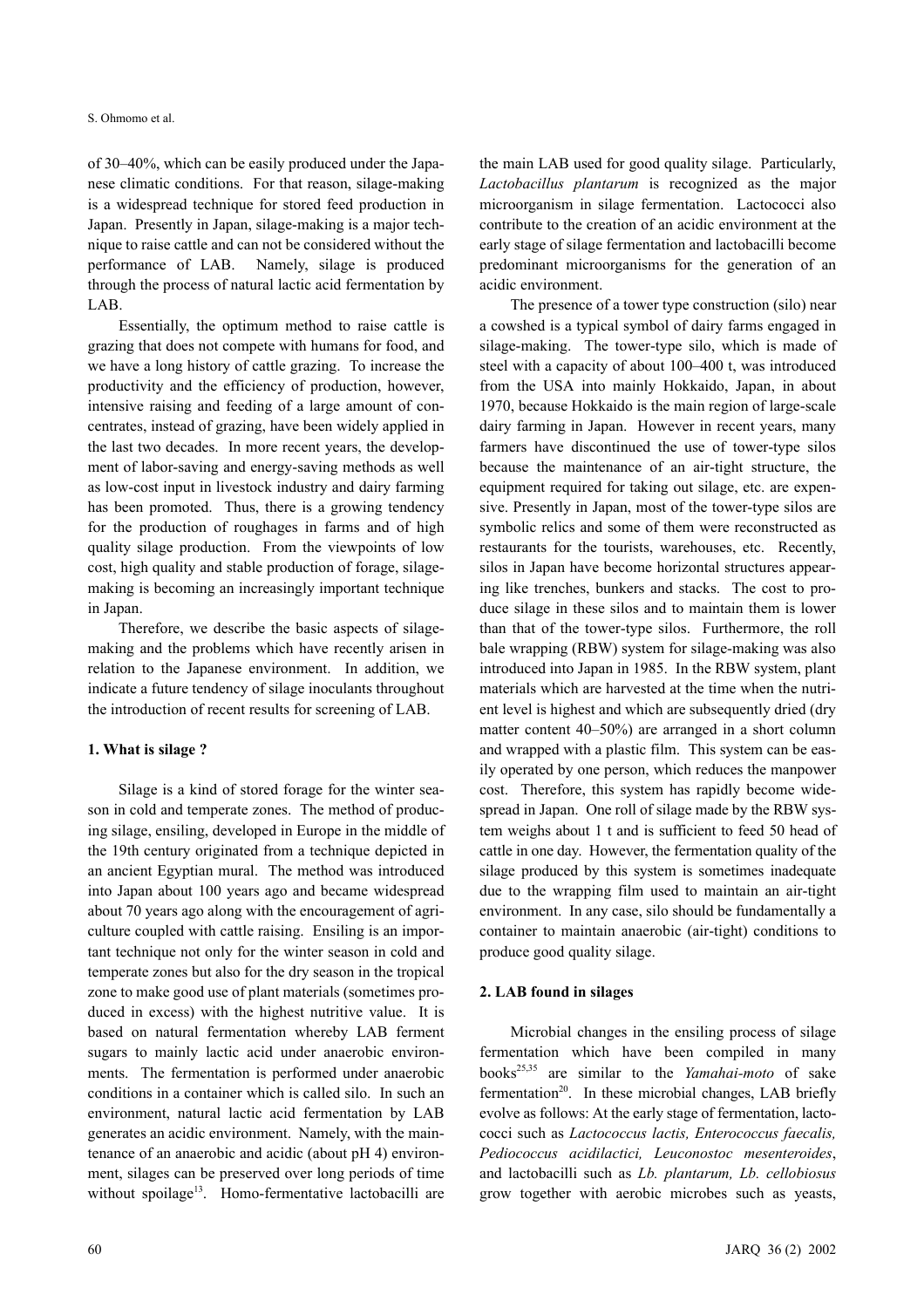

**Fig. 1. Ratio of forage production in Japan**

fungi and aerobic bacteria in the presence of air between the plant particles. Also, plant respiration is progressing. To promote fermentation, an anaerobic environment is generated and LAB become the predominant microbial population. The LAB flora evolves from lactococci to lactobacilli such as *Lb. plantarum, Lb. pentosus* and *Lb. curvatus*. At the last stage of fermentation, lactobacilli are the predominant microbes due to their tolerance to acidity. Nevertheless, the LAB flora in silage is diversified and depends on the properties of the plant materials, ensiling technology and silo type. The changes from lactococci to lactobacilli do not always occur, since it was even reported that lactococci maybe the predominant LAB at the last stage of silage fermentation<sup>12</sup>. Incidentally, no correlation was reported between the lactobacilli species present at the last stage of fermentation and the materials and/or area for silage-making.

# **3. Current status of silage and ensiling techniques in Japan**

In 2000, the amount of roughages produced in farms in Japan was about 37 million t and silage produced among them accounted for about 70% as shown in Fig. 1. To stabilize milk and meat production of high quality by feeding good quality silage throughout the year, the total amount of silage production and its ratio in roughages have continuously increased. At the same time, it is necessary to solve the problems for the development of ensiling techniques from various food industry wastes (beer waste, tofu waste, etc.), or under unsuitable conditions using grasses with a high moisture content and in a rainy environment. Furthermore, it is also necessary to make provisions for decreasing the forage production cost in anticipation of the liberalization of the international trade of milk products and beef. Therefore, making good quality silage with low cost (inputs) should be one of the major strategies for the survival of the Japanese dairy farming and livestock industry. As part of this strategy plan, the improvement of ensiling techniques based on the development of biological additives such as LAB inoculants and enzymes (through genetic engineering) is widely expected. Obviously, LAB inoculants are also used to improve the preservation efficiency of silage and to enhance cattle performance.

The Japanese climate differs considerably from region to region because the country extends over about 2,000 km from north to south. Therefore, techniques that are suitable for the production of good quality silage in each region are recommended by the National Grassland Research Institute and Prefectural Animal Research Center<sup>17</sup> and are listed in Table 1. The acceleration of lactic acid fermentation by LAB and the inhibition of butyric acid fermentation by butyric acid bacteria (BAB) are essential for the production of good quality silage,

**Table 1. Recommended techniques to produce good quality silage in Japan**

- 1. Dry matter content in materials, 35–40%
- 2. Sugar content in materials, more than 2%
- 3. High packing density, rapid sealing (air-tight)
- 4. Storage temperature, less than 25ºC
- 5. Presence of homo-fermentative LAB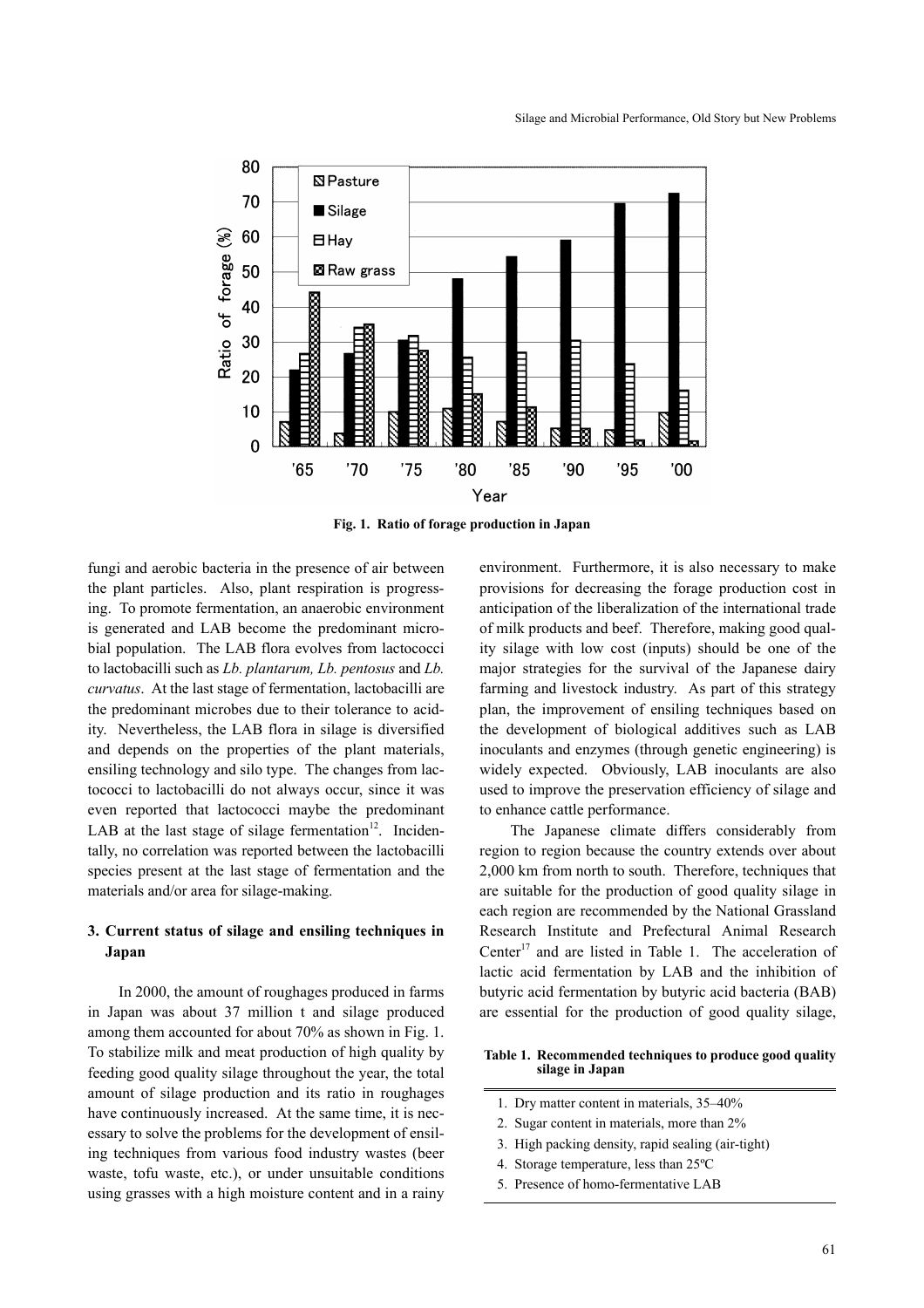because the fermentation quality of silage can be evaluated based on the contents of lactic acid and butyric acid in silage. Obviously, silage containing large amounts of lactic acid and small amounts of or lacking butyric acid displays a good quality. However, the support of these techniques has not been sufficiently evaluated on a scientific basis.

### (1) Dry matter content in the materials

The relationship between the organic acid content and moisture content in grass silages is shown in Fig. 2. The lactic acid content in the silages in which the moisture content ranged from 60 to 80% varied from 7.8 to 4.7% and was not appreciably different (about 40% reduced). In contrast to lactic acid, the butyric acid content in the same silages ranged from 0.1 to 1.8% (18 times increased) and the differences were considerable, namely, butyric acid fermentation was strongly inhibited by a moisture content of 60%. To avoid this problem, grasses are dried under sunshine for one or two days in the field after harvest. However, the amounts of nutrients in grasses decrease by prolonged drying under field conditions characterized by a high humidity level, which leads to the active growth of aerobic bacteria and to plant respiration. For this reason, silages should be produced from materials with high contents of nutrients even if the moisture content is high.

# (2) Sugar content in the materials

The first cut of Italian ryegrass, a typical pasture grass in Japan, contains about 2.5–4.0% of sugar (glucose+fructose+fructan, moisture content 70%). This is a sufficient amount for the production of good quality silage. However, the contents of sugars in the grasses grown in the summer season and in the grasses grown



**Fig. 2. Relationship between moisture content and acid content in silage**



under mild climatic or tropical climatic conditions are slightly less than 0.5%. Silages from these materials are not conducive to lactic acid fermentation and lead to poor acidic conditions. Forage crops and grasses cultivated in Japan are diversified because of the variety of the climatic conditions, ranging from the subarctic zone to the subtropical zone. For example, among the gramineous grasses, timothy is typical in Hokkaido, Italian ryegrass and orchard grass are typical in the zone from Honshu to Kyushu, while rhodes grass is typical in Okinawa. Guinea grass is a typical summer grass in the zone from Honshu to Okinawa. Though harvest time and/or regions where a high sugar content can be expected in these grasses are limited, good quality silages from materials with a low sugar content are always required. In this case, some techniques to supplement sugars such as the addition of molasses and/or glucose are necessary. The addition of cellulase to obtain sugars from fibers in the materials is also an effective technique<sup>22</sup>.

#### (3) Packing density in a silo and rapid sealing (air-tight)

The gap space between the plant particles left in a silo, when the packing density of the silage materials is low, delays the formation of an anaerobic environment even if the silo is rapidly sealed. As a result, the nutritive value of the materials decreases due to the activity of aerobic microbes and plant respiration. Therefore, high packing density of materials and rapid sealing of the silo are required to enhance anaerobic conditions and promote lactic acid fermentation by LAB.

#### (4) Storage temperature

The storage temperature is one of the important factors for the fermentation change from butyric acid to lactic acid. Although lactic acid fermentation is delayed at 25ºC, butyric acid fermentation is strongly inhibited, which is one of the reasons why it is very difficult to make good quality silage in the summer season in the southwestern warm district with temperatures above 30ºC for 3 consecutive months. Namely, at more than 30ºC, the growth of BAB is activated, the competitive growth of LAB against various kinds of coexistent bacteria is repressed and consequently less lactic acid is produced by LAB, which yields pH values that are not sufficiently low to inhibit the growth of BAB.

#### (5) Homo-fermentative LAB

The lactic acid fermentation by LAB is under the control of the homo-fermentation or hetero-fermentation pathway and the pathway is fixed for the LAB species and/or kinds of sugars consumed. The homofermentation converts glucose, a typical carbon source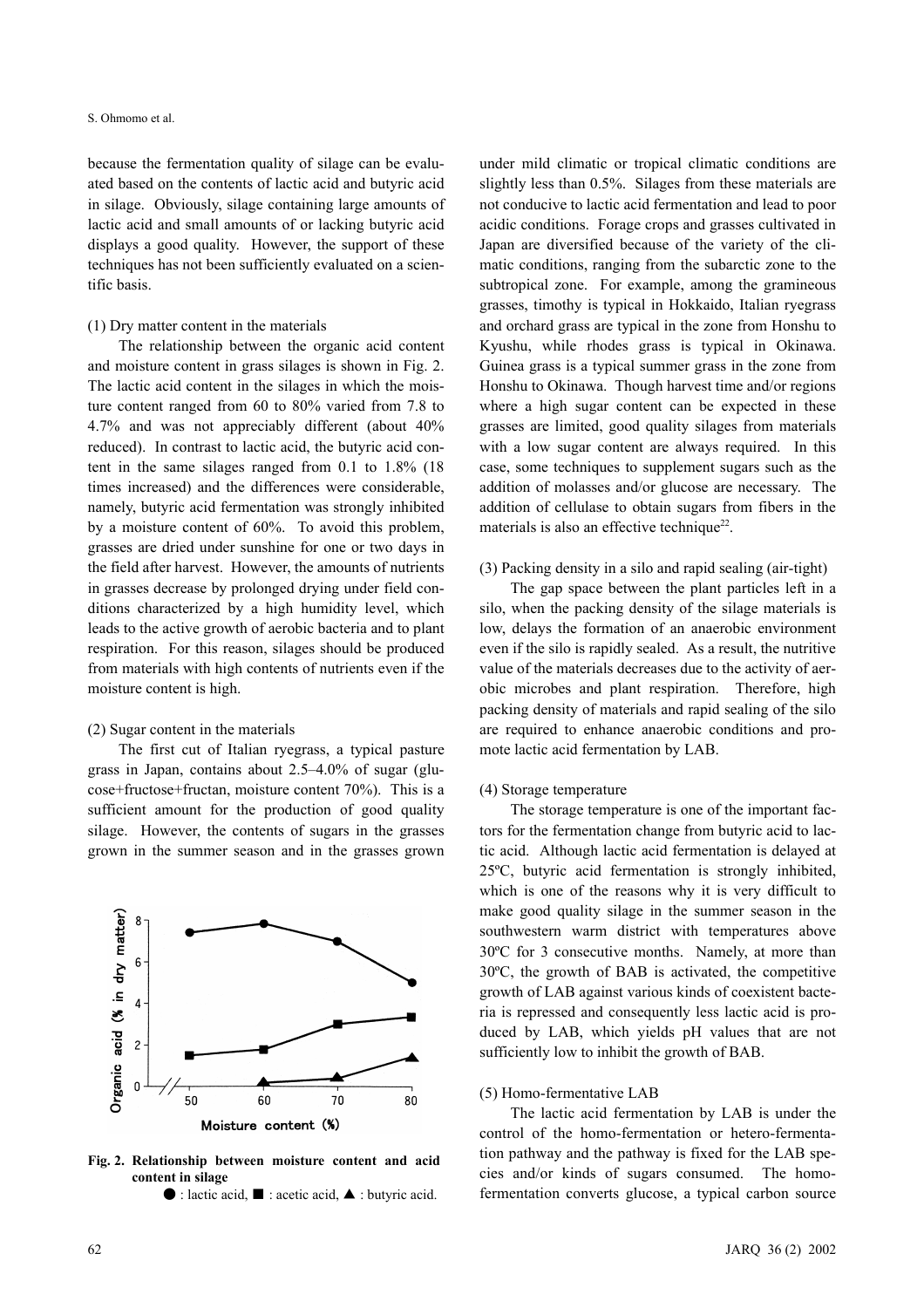

**Fig. 3. Distribution of microorganisms in forage crops and grasses at different stages of growth** A: vegetative, B: internode elongation, C: heading, D: flowering, E: milk ripe, F: full ripe. ○ : Corn, □ : Sorghum, ▼ : Guinea grass, ● : Italian ryegrass.

of LAB, almost exclusively to lactic acid, whereas the hetero-fermentation converts glucose to acetic acid/ethanol and carbon dioxide gas together with lactic acid. The molar yield of lactic acid from glucose is about 100 and 50% under the homo- and hetero-fermentation pathways, respectively. The details of lactic acid fermentation by silage LAB are described in the literature<sup>14</sup>. The generation of carbon dioxide gas results in the loss of carbon, namely, nutrient loss from plant materials. Therefore, homo-fermentative LAB such as *Lb. plantarum* are suitable for silage fermentation. The LAB in silages originate from forage crops and grasses. However, the species and the number of LAB vary considerably with plants, fields, seasons, etc. An example of seasonal changes in the microbial flora associated with forage crops and grasses is shown in Fig.  $3<sup>1</sup>$ . It is noteworthy that the number of LAB associated with forage crops and grasses is much lower than that of aerobic bacteria and eukaryotes (yeasts and molds). Furthermore, it is impossible to control the number of homo-fermentative LAB in forage crops and grasses. Therefore, starter LAB strains for efficient lactic acid fermentation have been developed as silage inoculants and are sold in the market. The use of starter LAB leads to stable production of good quality silages, regardless of the activity of natural LAB.

# **4. LAB inoculants and their suitability for silagemaking in Japan**

It is well known that starter strains (inoculants) are widely used to control microorganisms in the fermentation industries. The LAB commercial strains have been used as inoculants for silage-making since about 20 years ago, and presently the sales of LAB inoculants are increasing due to the development of a technology for active inoculant preparations $34$ . Most of the inoculants are composed of *Lb. plantarum* which is a predominant homo-fermentative strain in silage and a typical strain originating from plant materials. The properties of a bacterial strain vary even within the same species. Not all the commercial LAB inoculants are always suitable for silage-making in the Japanese environment, especially imported inoculants. In addition, the price of LAB inoculants is about ¥500–800 for 1 t of grasses in the market. The total amount of silage produced in Japan in 2000 was about 25 million t. If the LAB inoculants were to be used for all the silages, the potential market of the LAB inoculants could amount to about ¥13–20 billion per year and the market is relatively large. Although the actual gross sales are about ¥3–5 billion per year, it is likely that the market will further develop.

The concept of using LAB inoculants to enhance silage fermentation and the techniques to produce good quality silage in the Japanese environment have been developed in the last  $20$  years<sup>21</sup>. However, there are conflicting views about the efficiency of LAB inoculants to improve the fermentation quality. This is due to the existence of unfavorable conditions such as the addition of LAB inoculant with less than  $10^{5-6}$  cfu/g in fresh matter or containing less than  $2\%$  of sugars in fresh matter<sup>20</sup>, suggesting that the usefulness of LAB inoculants may be doubtful. The basic properties of LAB inoculants suit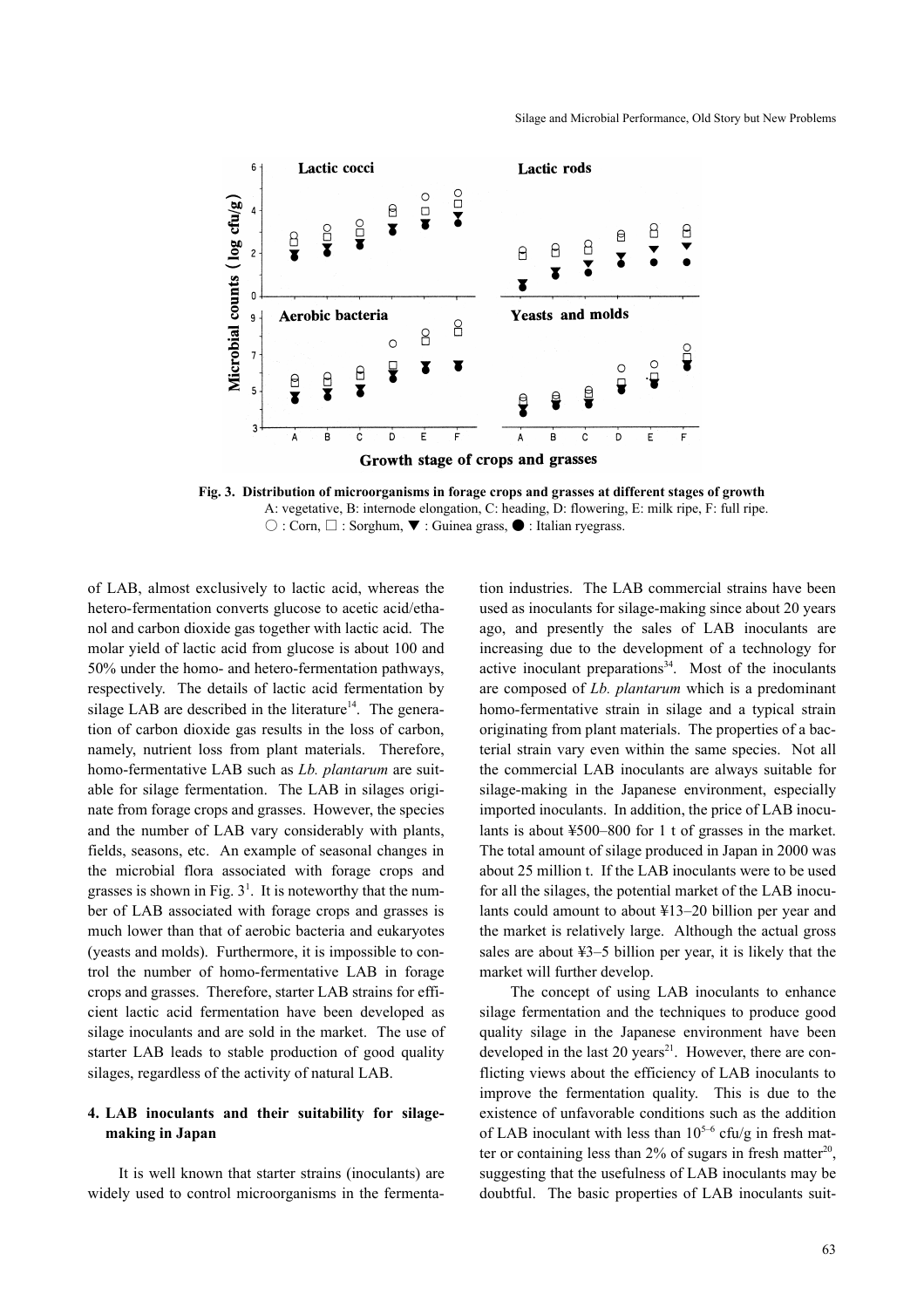able for the Japanese environment and the ability to expect added value are summarized below. The first and fourth items are refer to the first and fourth items in the Table 1, respectively.

#### (1) Adaptability to materials with a high moisture content

The moisture content of grasses immediately after harvest which is about 90%, decreased to about 60–70% after drying for one or two days in the field. A moisture content of 60–65% is favorable to make good quality silage. However, the harvest season of grasses with the highest nutritive value starts in May in Kyushu and in July in Hokkaido, which coincides with the beginning of the rainy season from Kyushu to Honshu and the heavy fog season in Hokkaido. For these reasons, in some cases, silages are produced from grasses with a moisture content of 80–85% due to the difficulty to expect two or three successive sunny days. Therefore, a LAB strain which accelerates lactic acid fermentation and competitively inhibits butyric acid fermentation under moisture contents of 80–85% could be suitable for making good quality silage in Japan.

### (2) Adaptability to the environmental temperature

Feeding of good quality silage throughout the year is an important factor to secure a high milking amount and a good milk quality. However, it is very difficult to make good quality silage during the summer season in the southwestern warm district of Japan, where temperatures are generally above 30ºC for 3 consecutive months. The difficulty seems to be caused by the fact that the competitive growth of native LAB against other microbes is not vigorous enough at such high temperatures. Thus, thermotolerant LAB strains may enable to address the problem mentioned above. On the other hand, silages produced in the autumn season in Hokkaido hardly undergo fermentation and are associated with a low intake. The LAB strains that induce fermentation at low temperatures, could be used under such conditions in Hokkaido. As mentioned above, LAB strains adaptable to the functions of the environmental temperature associated with seasonal and regional changes are required for silage-making in Japan.

#### (3) Acidity tolerance

Lactobacilli generally display a higher tolerance to low pH than lactococci. Most of the LAB inoculants are composed of *Lb. plantarum* which is a typical *Lactobacillus* species originally isolated from plant materials. The minimum pH for the growth of *Lb. plantarum* is about 4, but the microbes do not survive at less than pH 4. If a LAB strain could survive at about pH 3.5 and maintain a high

#### (4) Bacteriocin production

The homo-fermentative LAB strains are suitable for silage fermentation as they are associated with the nutritive value of silage. The growth of hetero-fermentative LAB strains in silage materials leads to the loss of nutrients and the generation of carbon dioxide. The growth of butyric acid bacteria, clostridia, also leads to nutrient loss. An attempt to inhibit the growth of the pathogenic bacterium, *Listeria monocytogenes*, was challenged by the inoculation of LAB<sup>6</sup>. Bacteriocin-producing LAB are able to inhibit the growth of these spoiling bacteria and pathogenic bacteria, and their application as silage inoculants could be beneficial.

#### (5) Phage tolerance

It is well known that bacteria are suddenly killed by phage infections in a fermentation tank. Recently, the relationship between phage infection of silage LAB and the fermentation quality has been studied $8,30$ . In silages with a moisture content of more than 70%, phages were detected at a high frequency, as shown in Fig. 4, suggesting that phage infection is one of the factors responsible for silage spoilage. A plasmid, pLKS (2.0 Kb), of *Lb. plantarum* NGRI 0101 isolated from silage was found to protect against phage infection, hence the mechanism of phage tolerance in silage LAB was elucidated<sup>3</sup>. Strains to which the phage resistance plasmid had been introduced could be used as silage inoculants, especially when grasses with a high moisture content are used.





 $\blacklozenge$ : phage-positive silages,  $\diamondsuit$ : phage-negative silages.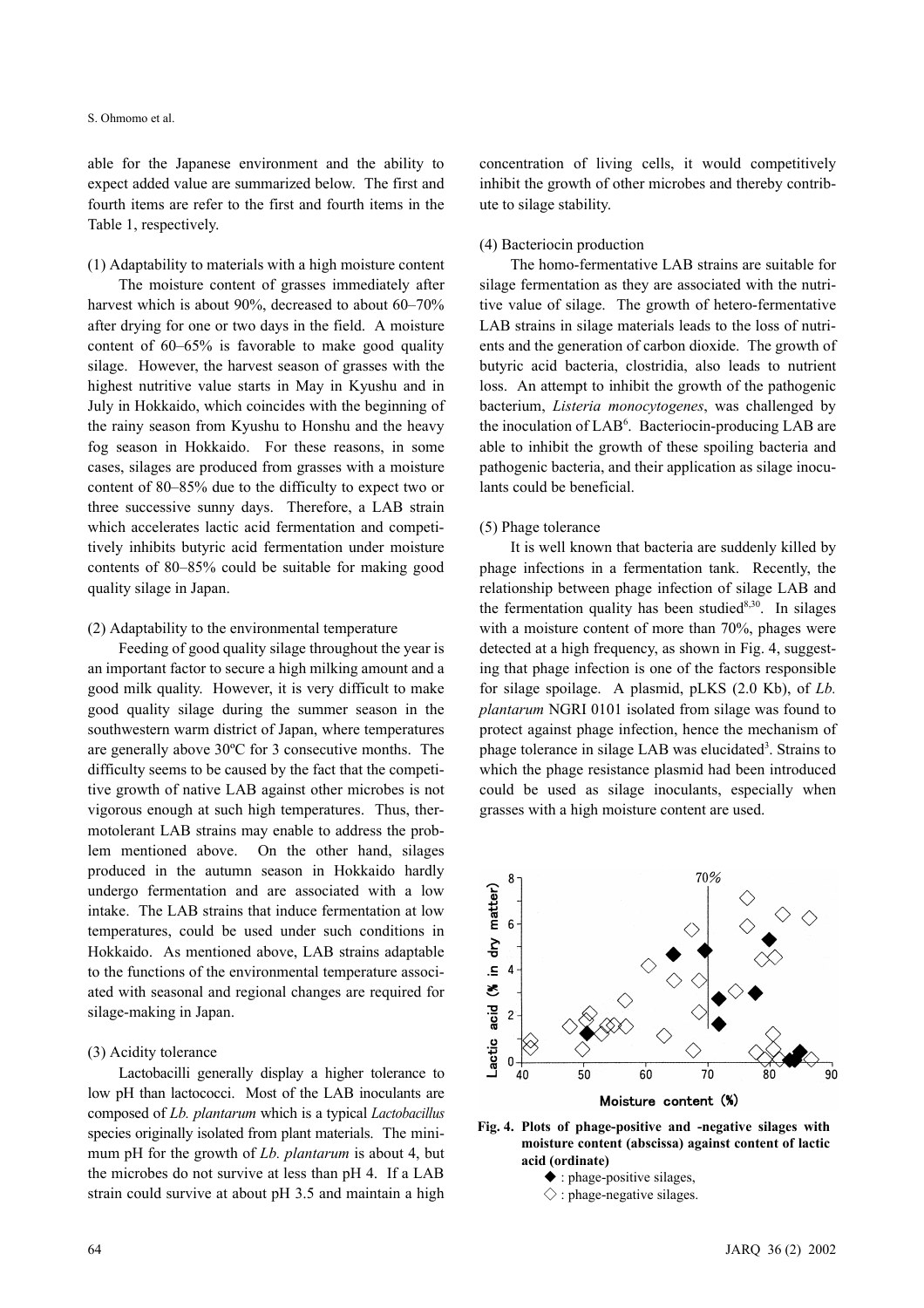(6) Properties as probiotics

Diarrhea in calves is a very serious problem for the farmers due to the delay in calf growth and unexpected death. Though antibiotics are generally used for the treatment, probiotics could also be used. Probiotics are live microbial feed supplements which have a beneficial effect on the host animal by improving its intestinal microbial balance, and some LAB strains act as typical probiotics. For example, the dosage of a *Lb. acidophilus* strain isolated from the digestive tract of cattle suppressed and/or alleviated outbreaks of diarrhea in calves<sup>27</sup>. Silage LAB that could prevent and/or could be used for treating the diarrhea have a potential to reduce calf diarrhea outbreaks.

# **5. Characteristics of the LAB additive market in Japan**

It is well known that silage-making using homofermentative lactobacilli yields a silage with a high nutritive value. Moreover, the use of LAB as additives could be beneficial if the characteristics described in Section 4 were available. Presently in Japan, more than 40 kinds of LAB additives, including imported ones, are in the market for silage-making, and it is usually very difficult to identify the properties of LAB additives from the catalogues. Therefore, the properties of two typical commercial lactobacilli additives were examined, with emphasis placed on the environmental temperature. Fig. 5 shows the relationship between the pH of silage and the storage temperature. According to silage standards<sup>13</sup>, the pH of good quality silages is about pH 4, and it is obvious



**Fig. 5. Effect of environmental temperature on ensiling with some additives**

 $\bigcirc$  : silage without additive,  $\bigcirc$  : silage with 1% glucose,  $\blacksquare$  : silage with inoculant A and 1% glucose,  $\triangle$  : silage with inoculant B and 1% glucose.

that the quality of silage A (control: glucose was not added) is of medium grade and would not be affected by the storage temperature. While the quality of silage B was improved by the addition of 1% of glucose, compared with silage A, the quality deteriorated in proportion to the increase of the storage temperature. While silage D containing LAB additive B together with 1% of glucose showed the highest quality during storage at 20ºC, the quality deteriorated in proportion to the increase of the storage temperature and became almost similar to that of the control, silage A, when stored at 30ºC. In contrast to silage D, silage C containing LAB additive A together with 1% of glucose exhibited a good quality without any effect of the storage temperature on the fermentation quality. These results suggest that additive A was more suitable for silage-making than additive B at high temperatures. Namely, the choice of inoculants is very important to obtain good results, and the selection of an unsuitable inoculant may result in a poor quality silage as well as waste of investment in silage-making.

Under these circumstances, it is necessary to develop LAB additives adaptable to the variations in the weather conditions in Japan and to construct a model system for silage fermentation to screen LAB strains.

#### **6. Construction of a model system for silage fermentation**

Culture conditions such as medium composition, inoculum size, culture temperature, aeration, as well as types of microorganisms are essential parameters to be considered for microbial growth. Silage fermentation is a kind of culture of microorganisms, where the culture conditions should be considered. Nevertheless, studies conducted to screen LAB strains for silage-making hardly consider the microbiological culture conditions. In most of the screenings, only one index of lactic acid productivity in liquid culture is generally used. Therefore, strains screened under such conditions are often ineffective to improve the fermentation quality in actual silage-making. In other words, such screening methods in liquid culture do not reflect the silage fermentation of mixed solid culture. On the other hand, the contents of nutrients and microbial flora in crops and grasses are usually different even in the case of the same species because of the differences in the growth environment and fertilizer application due to cultivation on different fields. Consequently, data from experiments on silage production can not be compared to each other and reproducibility of the results can not be expected.

Therefore, it is necessary to construct a model system for silage fermentation with a constant medium composition and microbial flora. This system should reflect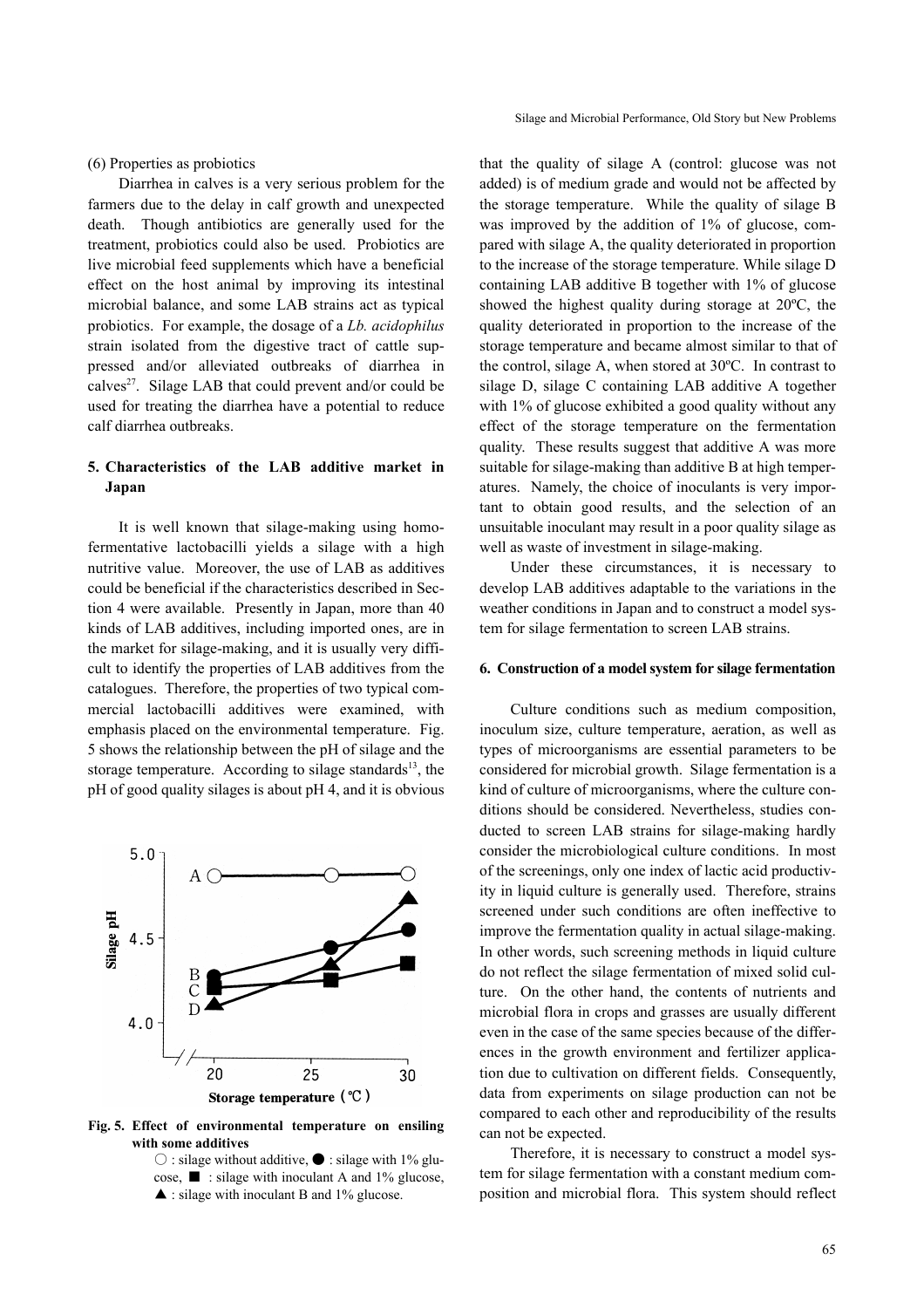the characteristics of silage fermentation which consists of a solid mixed and non-sterilized culture<sup>31</sup>.

#### (1) Medium

The silage material (medium) should be selected carefully so as to always display constant nutrient contents for various experiments. Alfalfa is a leguminous plant with a high protein content and a large amount of dried alfalfa is fed to cattle. However, the cultivation zone in Japan is limited as alfalfa does not grow well on acidic soils, which cover large areas in Japan. Hence, a large amount of dried alfalfa (alfalfa hay cubes: AHC) is imported from the United States. The same lot of AHC from the United States shows almost constant nutrient contents because the AHC lots are harvested from the same field. Therefore, the same lot of AHC (after powdering: mesh 2 mm, moisture content of 13.4%, glucose + fructose content of 1.8% on a dry matter basis, buffering activity of 72 mg/g dry weight, pH 5.9 in water suspension) was used as a medium (AHC medium) after sterilization with ethylene oxide gas, adjustment of the sugar content by the addition of glucose and adjustment of the moisture content by the addition of water. The sugar content of the original medium was 0.5% when the moisture content was adjusted to 75%.

#### (2) Silo

Until now, test tubes or wide-mouth glass bottles had been used as silos for ensiling on a laboratory scale<sup>14</sup>. However, it is very difficult to prepare a sufficient number of experimental lots due to the lack of working space. Therefore, bags made from air-tight plastic film were used as a silo instead of test tubes or glass bottles. The plastic film can be easily processed to a free-sized bag by using a heat sealer machine available in the market, and the oxygen permeability is about  $1 \text{ mL/m}^2$ /day. The AHC medium was put into this bag and incubated after sealing with a vacuum sealer.

#### (3) Microbial flora

The microbial flora of the model system for silage

fermentation consisted of typical silage microbes inoculated onto a gas-sterilized AHC medium. LAB as lactic acid producers and BAB as butyric acid producers were selected as typical silage microbes because the fermentation quality of silage is evaluated based on the lactic acid and butyric acid contents. Although the performance of coliform bacteria (CFB) in silage has not been determined, they are considered to predominate in silage. Therefore, *Lb. plantarum* LP-1 (LAB) as a beneficial microbe, *Clostridium butyricum* HA-1 (BAB) as a harmful microbe and *Klebsiella pheumoniae* G-1 (CFB) as a key microbe, were isolated from silage and were selected as typical silage microbes. The model system for silage fermentation obtained by inoculating these 3 microbes which consists of a solid mixed culture system was designated as "pouch method". Characteristics of the pouch method are summarized in Table 2, compared with the glass bottle method.

(4) Conditions for butyric acid fermentation in the pouch method

The ability to inhibit butyric acid fermentation under conditions suitable for the growth of BAB should be evaluated for a silage inoculant and was defined as the property suitable for silage fermentation. Therefore, the growth properties in a mixed culture of LAB, BAB and CFB using the pouch method, especially the conditions for the initiation of butyric acid fermentation, were studied<sup>28</sup>.

① Moisture content of AHC medium: Butyric acid was detected in the culture of BAB using the AHC medium with a moisture content of 85%, while in the AHC medium with a moisture content of 75%, butyric acid was not detected. Namely, the growth of clostridia was inhibited at a low water activity  $(Aw\ 0.94)^{15}$ . Therefore, the effect of the inoculum size of BAB and sugar content in the AHC medium on the production of butyric acid was examined by using the AHC medium with a fixed moisture content of 85%.

② Inoculum size: Table 3 shows the relationship between the inoculum size of 3 typical silage microbes

|  |  |  |  |  |  | Table 2. Comparison of properties between 2 silage-making methods on a laboratory scale |  |
|--|--|--|--|--|--|-----------------------------------------------------------------------------------------|--|
|--|--|--|--|--|--|-----------------------------------------------------------------------------------------|--|

| <b>Items</b>                   | Glass bottle method | Pouch method |
|--------------------------------|---------------------|--------------|
| Grass material                 | Raw                 | Dried (AHC)  |
| Material packing               | Hard work           | Easy work    |
| Time required for packing      | Slow                | Rapid        |
| Fermentation period            | About 1 month       | About 1 week |
| Reproducibility of experiments | Impossible          | Possible     |
| Sterilization of materials     | Impossible          | Possible     |
| Control of microbial flora     | Impossible          | Possible     |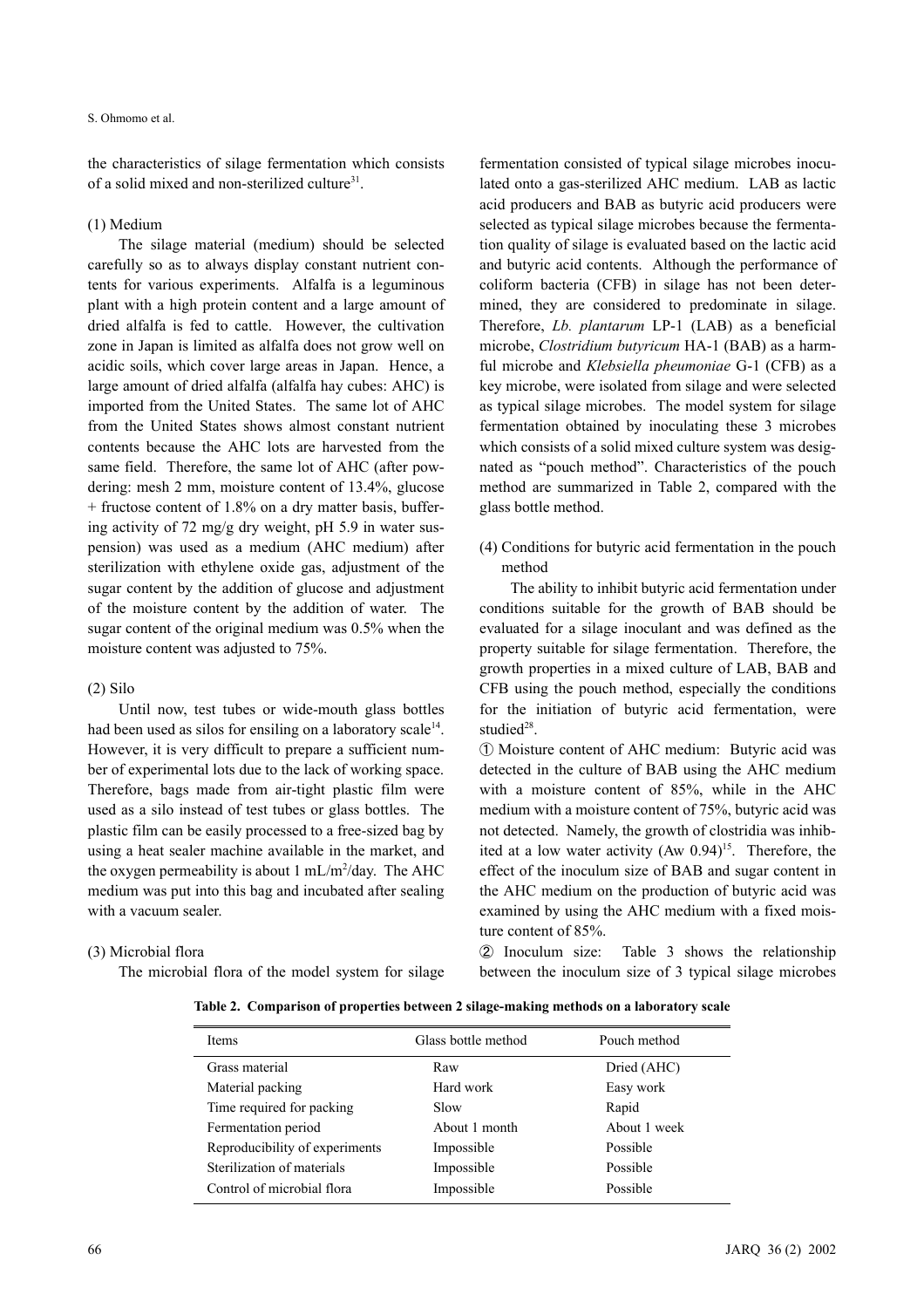| Inoculum size $(cfu/g)$ |                 | Organic acids produced (% in silage) |             |             |                |  |
|-------------------------|-----------------|--------------------------------------|-------------|-------------|----------------|--|
| <b>CFB</b>              | LAB.            | <b>BAB</b>                           | Lactic acid | Acetic acid | Butyric acid   |  |
| $\theta$                | $5 \times 10^3$ | $1 \times 10^6$                      | 1.31        | 0.42        | $\theta$       |  |
| $1 \times 10^7$         | $5 \times 10^3$ | $1 \times 10^6$                      | 0.06        | 0.35        | 0.18           |  |
| $1 \times 10^7$         | $5 \times 10^4$ | $1 \times 10^6$                      | 0.09        | 0.39        | 0.27           |  |
| $1 \times 10^7$         | $5 \times 10^5$ | $1 \times 10^6$                      | 0.19        | 0.47        | 0.44           |  |
| $1 \times 10^7$         | $5 \times 10^6$ | $1 \times 10^6$                      | 1.06        | 0.41        | $\overline{0}$ |  |
| $1 \times 10^7$         | $5 \times 10^7$ | $1 \times 10^6$                      | 1.52        | 0.78        | $\Omega$       |  |

**Table 3. Relationship between inoculum size of silage microbes and organic acids produced**

In AHC medium (moisture content 85%, 1% of glucose added), each pouch was cultured at 37ºC for 4 days, anaerobically.

and the organic acids produced. In the case of a mixed culture of LAB and BAB, no butyric acid was detected even if the inoculum size of BAB became  $10<sup>3</sup>$  times larger than that of LAB. Nevertheless, butyric acid was clearly detected after the inoculation of CFB to the mixed culture of LAB and BAB. When the inoculum size of LAB increased to the same level as that of BAB in the mixed culture, butyric acid was hardly detected. Therefore, it became clear that butyric acid production always occurred when the inoculum size of LAB was less than one-tenth of that of BAB.

③ Sugar content: When 1% of glucose (actual sugar concentration 1.5%) was added to the mixed culture, the number of LAB colonies increased from  $10^7$  to  $10^9$  cfu/g, the number of CFB colonies decreased from  $10<sup>7</sup>$  to  $10<sup>2</sup>$ cfu/g and butyric acid was hardly detected. On the contrary, the colony counts of LAB and CFB remained at the same level as the inoculum size and butyric acid was clearly detected when the AHC medium without glucose addition (actual sugar concentration 0.5%) was used for the mixed culture. Namely, there was no inhibition of butyric acid production when the AHC medium containing less than 1.5% of sugar was used. From these results, it was suggested that the LAB strain used inhibited butyric acid production and was a suitable strain for silage-making in high moisture environments when the

strain was inoculated with  $10^5$  cfu/g in AHC medium with a moisture content of 85%, addition of 1% of glucose and inoculation of  $10^7$  and  $10^6$  cfu/g CFB and BAB, respectively.

In addition, during silage fermentation, CFB appeared to utilize sugar competitively with other microbes in silage, with a decrease in the amount of sugar available to LAB, causing a pH drop, which in turn created a favorable environment for the growth of BAB. The rapid production of lactic acid in the presence of 1.5% of sugar appears to be necessary because the production of up to 0.6% of lactic acid inhibits the growth of CFB and BAB.

# **7. Screening of LAB strains suitable for silage-making**

LAB strains used as inoculants for silage-making in Japan were screened by applying the pouch method. Suitability for materials with a high moisture content and tolerance to high temperature were the main criteria for this screening. LAB strains were isolated from grass silages produced in Okinawa prefecture, Okinawa main island and Ishigaki island $2^{9,32}$  and grass silage prepared in Thailand<sup>19</sup>.

**Table 4. Lactic acid production and specific growth rate of typical isolates**

| Strain                       | Specific growth | Lactic acid produced in silage $(\%)$ |             |
|------------------------------|-----------------|---------------------------------------|-------------|
| (NGRI No.)                   | rate $(h^{-1})$ | after 6 h                             | after 168 h |
| Lactobacillus rhamnosus 0110 | 0.43            | 0.01                                  | 2.32        |
| Lactobacillus pentosus 0506  | 0.71            | 0.23                                  | 2.00        |
| Lactobacillus plantarum 0529 | 0.67            | 0.23                                  | 1.74        |
| Lactobacillus plantarum LP-1 | 0.53            | 0.09                                  | 2.02        |

In AHC medium (moisture content 85%, 2% of glucose added), each pouch was cultured at 37ºC, anaerobically.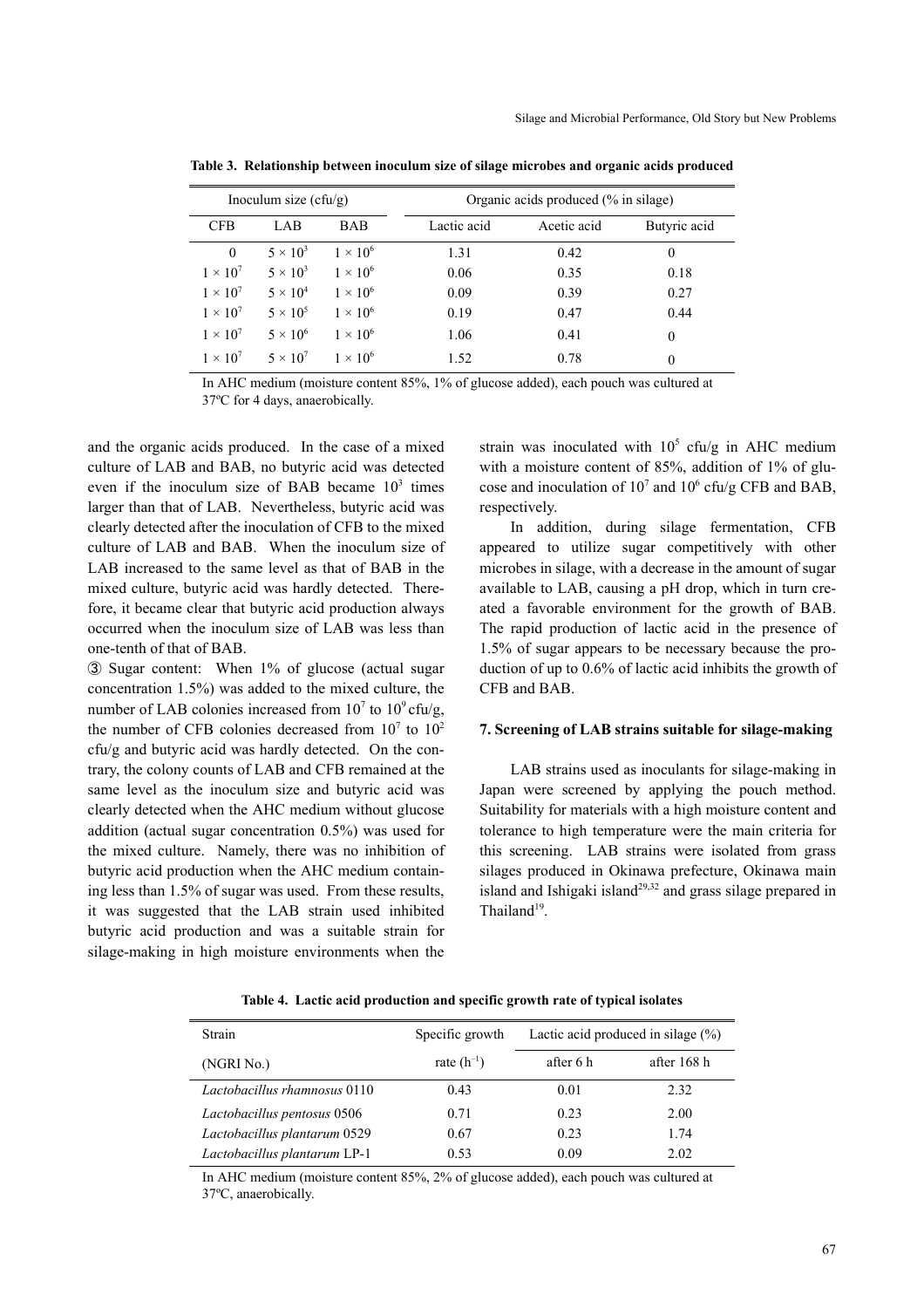S. Ohmomo et al.

(1) LAB strains from Okinawa prefecture, Japan

Table 4 shows typical isolates selected at 42ºC for use in the southwestern warm region of Japan. Strain NGRI 0110 produced a larger amount of lactic acid than *Lb. plantarum* LP-1 which was selected as a standard LAB strain by the pouch method, while the former strain exhibited a lower specific growth rate than the latter strain. On the other hand, the amount of lactic acid produced by strains NGRI 0506 and 0529 was lower than that by the LP-1 strain, while the former strains displayed a higher specific growth rate than the latter strain. Fig. 6 shows the effect of lactic acid initially present in the medium on the yield of lactic acid (YLA) in relation to sugar consumption $32$ . In strain NGRI 0110, the YLA was maintained in a culture containing 1.2% of lactic acid while in strains NGRI 0205, 0524 and 0529 the YLA decreased to less than 10% in the same culture in a noncompetitive way<sup>18</sup>. Strain NGRI 0110 was tolerant to lactic acid and was expected to inhibit the growth of other bacteria due to the maintenance of the cell number at a high level during storage for half a year. Furthermore, the effect of lactic acid production on the multiplication was observed in the mixed culture of acid-tolerant strains with strains with a large specific growth rate. Namely, in the mixed culture of strain NGRI 0110 and strain NGRI 0506 or 0529, the YLA increased 13–23% in comparison with that in each single culture, as shown in Table 5.

Table 6 shows the fermentation quality of Guinea grass silage inoculated with strain NGRI 0110 which showed suitable properties based on the pouch method. Silages inoculated with the LAB strain did not contain butyric acid, showed a pH 4.1–4.2 and a good quality, while silages without LAB inoculation contained butyric acid and were of medium grade. Namely, the inoculation of LAB clearly improved the fermentation quality. Especially, silage inoculated with strain NGRI 0110 contained a small amount of acetic acid and volatile basic nitrogen and its quality was superior to that of the silage





inoculated with a commercial strain which was similar to the strain with inoculant A shown in Fig. 5. Therefore, the screening system using the pouch method reflected actual silage-making and enabled to select a strain for practical use.

In addition, strains NGRI 0110 and 0529 were identical with *Lb. rhamnosus* and *Lb. plantarum*, respectively, based on the type of cell wall peptidoglucan, sugar fermentation, growth temperature, and optical isomer of lactic acid produced. This identification was supported by the homology analysis of the 16SrRNA16.

#### (2) LAB strains from Thailand

Recently in Thailand, the consumption of fresh milk

| Strain<br>(NGRI No.)         | pH  | Lactic acid produced<br>in silage $(\% )$ | Lactate/Sugar<br>$(\%)$ |
|------------------------------|-----|-------------------------------------------|-------------------------|
| Lactobacillus rhamnosus 0110 | 3.8 | 1.72                                      | 66.2                    |
| Lactobacillus pentosus 0506  | 3.9 | 1.53                                      | 78.5                    |
| Lactobacillus plantarum 0529 | 3.9 | 1.75                                      | 81.0                    |
| Lactobacillus plantarum 0320 | 3.9 | 1.52                                      | 77.8                    |
| $0110 + 0506$                | 3.8 | 1.95                                      | 80.7                    |
| $0110 + 0529$                | 3.7 | 2.11                                      | 83.1                    |
| $0110 + 0320$                | 3.8 | 2.03                                      | 83.2                    |

**Table 5. Lactic acid production of typical isolates**

In AHC medium (moisture content 80%, 2% of glucose added), each pouch was cultured at 37ºC for 14 days, anaerobically.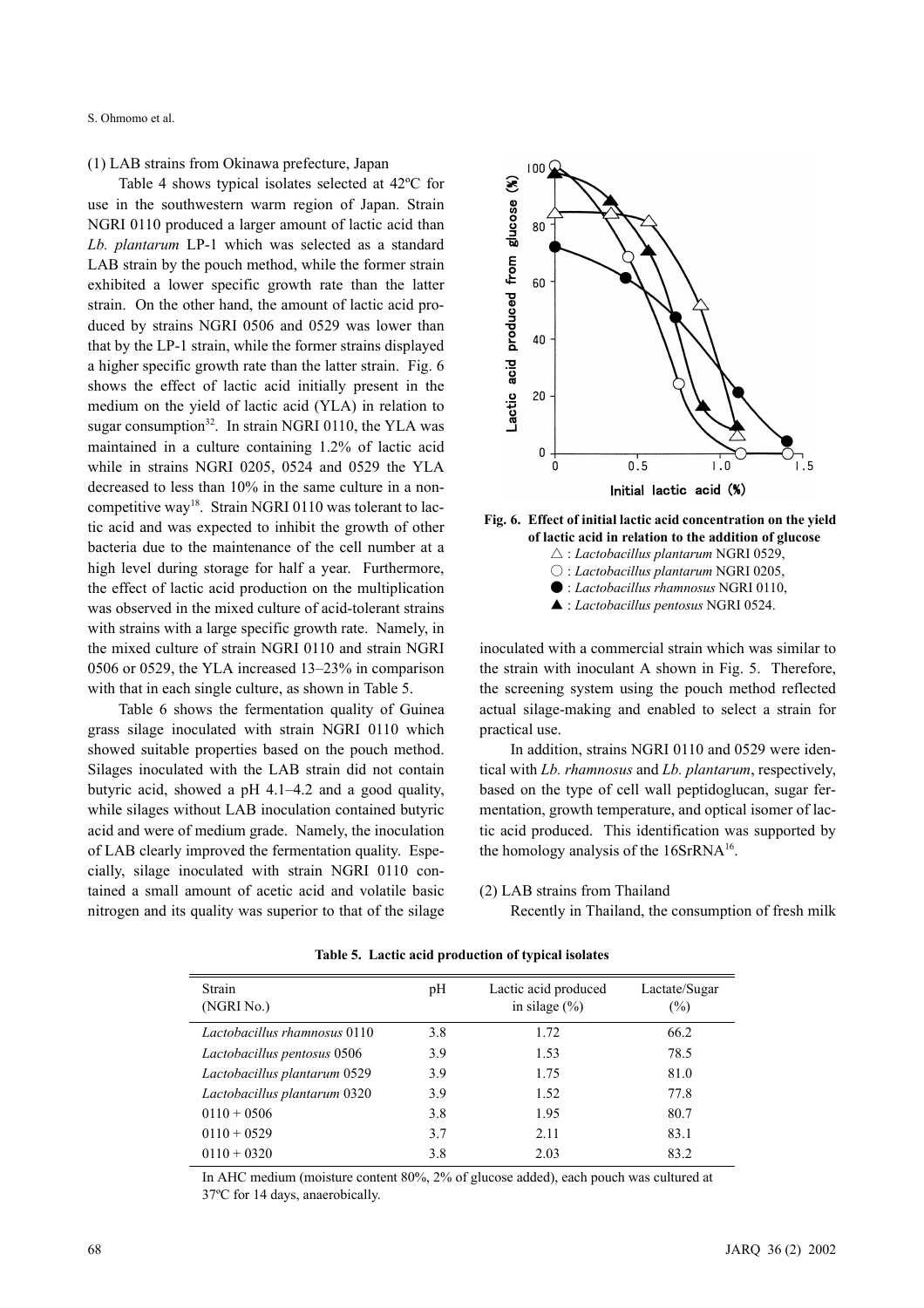| <b>Items</b>            | No inoculant |               | Inoculated with |  |
|-------------------------|--------------|---------------|-----------------|--|
|                         |              | $0110$ strain | Marketed strain |  |
|                         |              | $%$ in silage |                 |  |
| Lactic acid content     | 0.56         | 1.66          | 1.67            |  |
| Acetic acid content     | 0.50         | 0.17          | 0.50            |  |
| Butyric acid content    | 0.03         | 0             | $\theta$        |  |
| Volatile basic nitrogen | 0.09         | 0.04          | 0.07            |  |
| pH in silage            | 5.30         | 4.10          | 4.21            |  |

**Table 6. Fermentation quality of Guinea grass silage**

Grasses were wilted for one day (moisture content about 70%), cut into segments 2–3 cm long treated with 2% glucose, packed in drum can silos and kept outdoor for 30 days.

has rapidly increased and the production of fresh milk can not satisfy the demand. Also, fresh milk production decreases by about 10–20% in the dry season due to the difficulty in supplying good quality roughage. Producing good quality silage for the dry season should be one of the possible ways to address the problem. Table 7 shows the acid production by typical isolates at various culture temperatures. These isolates exhibited a fermentation change from butyric acid to lactic acid in proportion to the increase of the culture temperature from 37 to 45ºC. Some strains induced lactic acid fermentation at 52ºC. These thermotolerant strains are suitable for areas with a typical continental climate with temperatures of about 40ºC for 4–5 consecutive months. Furthermore, strain NGRI 1007 (I-7) was resistant to the inhibition at 45– 52ºC and more than 80 and 30% of lactic acid produced from glucose persisted with the initial presence of 0.5 and 1.0% of lactic acid, respectively, compared with the absence of lactic acid. The tolerance to lactic acid is an important characteristic for the inoculant strain and the strain 1007 could become a suitable material for silage inoculant in tropical regions.

In addition, strain NGRI 1007 was identical with *Streptococcus salivarius* ssp*. thermophilus*, based on the type of cell wall peptidoglucan, sugar fermentation, growth temperature and optical isomer of lactic acid produced. This identification was supported by the homology analysis of  $16SrRNA^{16}$ .

#### **8. Improvement of LAB inoculants**

For the development of silage inoculants adapted to the Japanese environment characterized by a high humidity and high temperature for 3 consecutive months, LAB strains were isolated from silages produced in Okinawa prefecture, Japan. Among them, the use of strain NGRI 0529 which has a large specific growth rate resulted in a high production of lactic acid when it was cultured with the acid- tolerant strain NGRI 0110, as shown in Table 5. However, mixed inoculation is not a stable method since it is influenced by the inoculum size, cell activity, etc. Therefore, it was necessary to improve the LAB strains to obtain more suitable inoculant strains.

#### (1) Cell fusion method

Characteristics such as specific growth rate, acid tolerance, etc. are controlled by multiple genes. Therefore, it is generally considered that cell fusion could be a

|                                            |                   |           |                        |                  |                   | $\cdots$         |
|--------------------------------------------|-------------------|-----------|------------------------|------------------|-------------------|------------------|
| Strain                                     | at $37^{\circ}$ C |           | at $45^{\circ}$ C      |                  | at $52^{\circ}$ C |                  |
| (NGRI No.)                                 | LAP <sup>a</sup>  | $BAP^{b}$ | $L$ A $\mathbf{P}^{a}$ | BAP <sub>b</sub> | LAP <sup>a</sup>  | BAP <sub>b</sub> |
| Streptococcus salivarius thermophilus 1007 |                   | 0.11      | 0.26                   | 0                | 0.34              |                  |
| Streptococcus salivarius thermophilus 1008 | 0                 | 0.09      | 0.28                   | 0                | 0.36              | $\theta$         |
| Lactobacillus sp. 1015                     |                   | 0.12      | 0.36                   | 0                | 0.34              |                  |
| Pediococcus acidilactici 2009              |                   | 0.12      | 0.34                   | 0                | 0.31              |                  |
| Pediococcus sp. 2015                       | 0.16              | $\theta$  | 0.33                   | 0                |                   |                  |

**Table 7. Effect of culture temperature on acid production by typical isolates from Thailand**

a): Lactic acid produced in silage, b): Butyric acid produced in silage.

In AHC medium (moisture content 80%, 2% of glucose added), each pouch was cultured at 37, 45 and 52ºC for 14 days, anaerobically.

**(%)**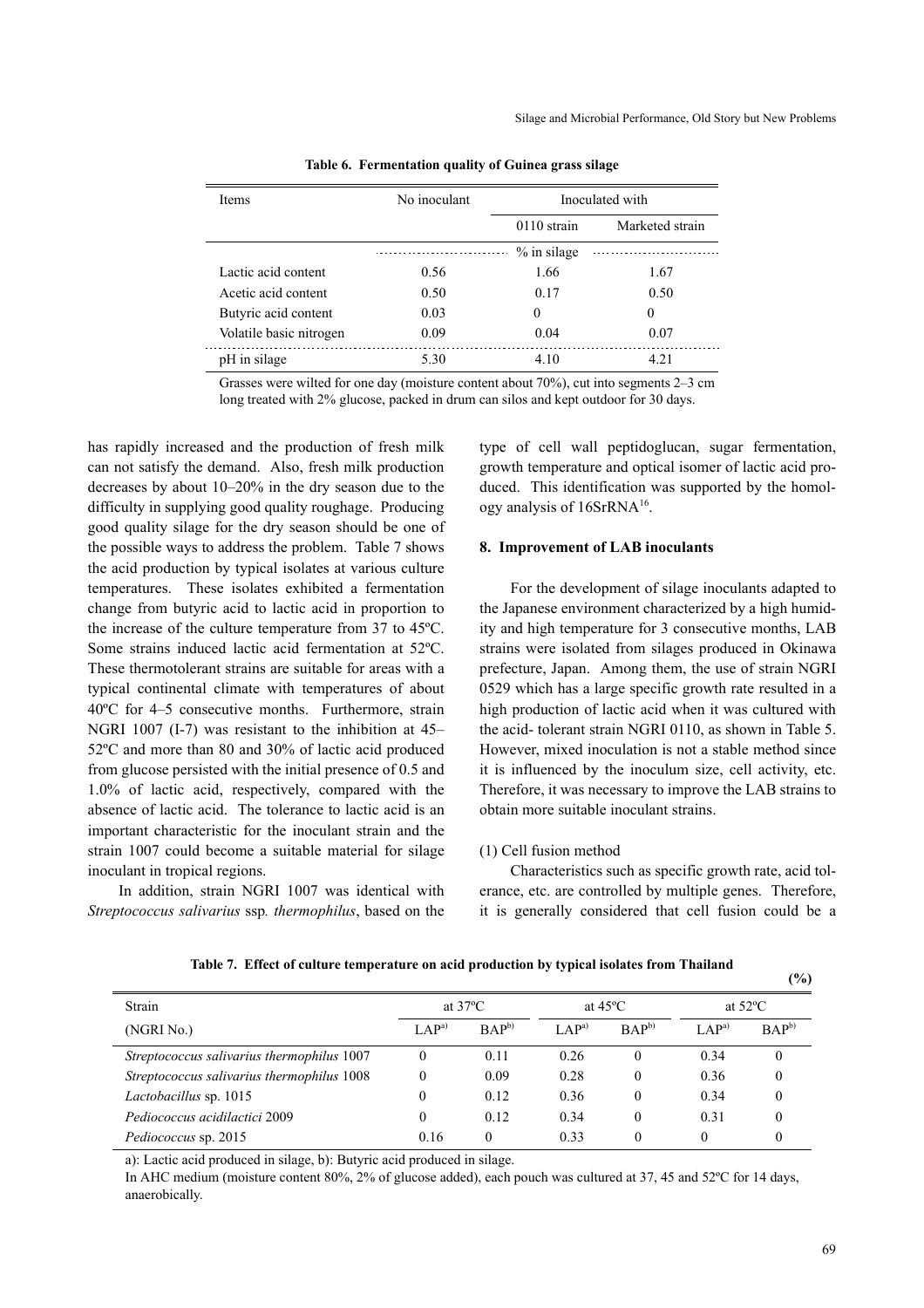method suitable for introducing such traits. However, there are few studies on cell fusion of lactobacilli and no reports on cell fusion among different lactobacilli species are available, mainly due to the difficulty in protoplast regeneration. An attempt was made to regenerate protoplasts derived from strains NGRI 0110 and 0529 by treatment with a mixture of 300 µg/mL of lysozyme and 10 to 30  $\mu$ g/mL of N-acetylmuramidase<sup>33</sup>. The type of coagulants and their concentration in the medium strongly influenced the regeneration frequency of the protoplasts. For example, the protoplasts of both strains were regenerated at a high frequency (40–95%) in the medium containing a high concentration of gelatin (300  $g/L$ ) and polyvinylpyrrolidone (100  $g/L$ ).

# (2) Electroporation method

Compared with the cell fusion method, electroporation is a direct and rapid method of transformation. The α-amylase gene from *Lb. amylovorus* was introduced into *Lb. plantarum* for silage inoculant and the the transformant expressed the activity<sup>7</sup>. However, the transformation efficiency was generally very low. Therefore, the method of electroporation with plasmid vectors was tested for application to silage lactobacilli<sup>5</sup>. As a result, it was found that the transformation efficiency depended on the electric field strength, time constant, polyethyleneglycol molecular weight in the electroporation buffer and the incubation temperature after exposure of pulses. Transformation of *Lb. pentosus* NGRI 0225 resulted in a maximum transformation efficiency of  $5.7 \times 10^5$  transformants/µg DNA of plasmid vector pGK12.

Since phage infection was one of the reasons for the deterioration of silage quality, various kinds of phages were isolated from silages. Furthermore, it was found that phage resistance of *Lb. plantarum* NGRI 0101 could be coded on a 2 Kb plasmid  $pLKS<sup>3</sup>$ . The phenotype of phage resistance will be introduced to phage-sensitive strains. Enterocin ON-157, which was a bacteriocin produced by *Ec. faecium* NIAI 157 isolated from a silage produced in Japan, was characterized and its production was coded on a 49 Kb plasmid<sup>23</sup>. Moreover, enterocin SE-K4, which was a bacteriocin produced by a thermophilic strain *Ec. faecalis* K-4 isolated from a silage produced in Thailand, was characterized and its production was coded on a 37 Kb plasmid<sup>2,4</sup>. This genetic information coded on plasmids will be useful for the improvement of LAB inoculants. Although gene expression studies on silage LAB have been recently conducted, it is expected that in the near future LAB strains with multiple properties will be developed.

#### **9. Aerobic spoilage**

When the silo is opened for feeding or the anaerobic environment of the silo is replaced by an aerobic environment, silage undergoes changes sometimes referred to as "secondary fermentation", due mainly to the rapid growth of yeasts in the aerobic environment and abundant energy source. Some kinds of yeasts in silage survive under acidic conditions even if lactic acid fermentation proceeds, and they can use lactic acid as an energy source in an aerobic environment<sup>9</sup>. By the consumption of lactic acid, the pH of silage increases to the neutral range and the environment becomes favorable for the growth of various kinds of aerobic bacteria. As a result, not only the nutrient loss from silage but also a reduction of silage intake by cattle occurs. It is well known that some kinds of yeast strains produce killer proteins to inhibit the growth of other yeast strains<sup>24</sup>. Therefore, a killer yeast strain, *Kluyveromyces lactis,* with a wide killing spectrum was used to prevent aerobic spoilage of silage by wild yeasts.This yeast displayed a killing activity against wild yeasts, but assimilated lactic acid with possible silage spoilage. Therefore, the gene coding the key enzyme for gluconeogenesis (phosphoenol- pyruvate carboxykinase) was disrupted to construct a killer strain defective in the ability to grow on lactic acid as a sole carbon source<sup>10</sup>. It is concluded that this genetically modified yeast significantly prolonged the aerobic stability of silages in the model system and actually reduced aerobic spoilage of corn silage in laboratoryscale experiments $11$ . However, it will be necessary to develop guidelines for the use of genetically modified microorganisms in the field.

### **Concluding remarks**

Although technologies for the control of microorganisms applied in Japan have reached a high level on a world basis, the application for silage-making started only about 30 years ago. Presently, genetic engineering technology is also being applied for the inoculants of silage-making and the improvement of inoculants for silage-making is making rapid progress. Even though silage-making has a long history of about one hundred years, microbiological aspects require further studies.

#### **References**

1. Cai, Y., Ohmomo, S. & Kumai, S. (1994): Distribution and lactate fermentation characteristicus of lactic acid bacteria on forage crops and grasses. *J. Jpn. Grassl. Sci.*, **39**(4), 420–428 [In Japanese with English summary].